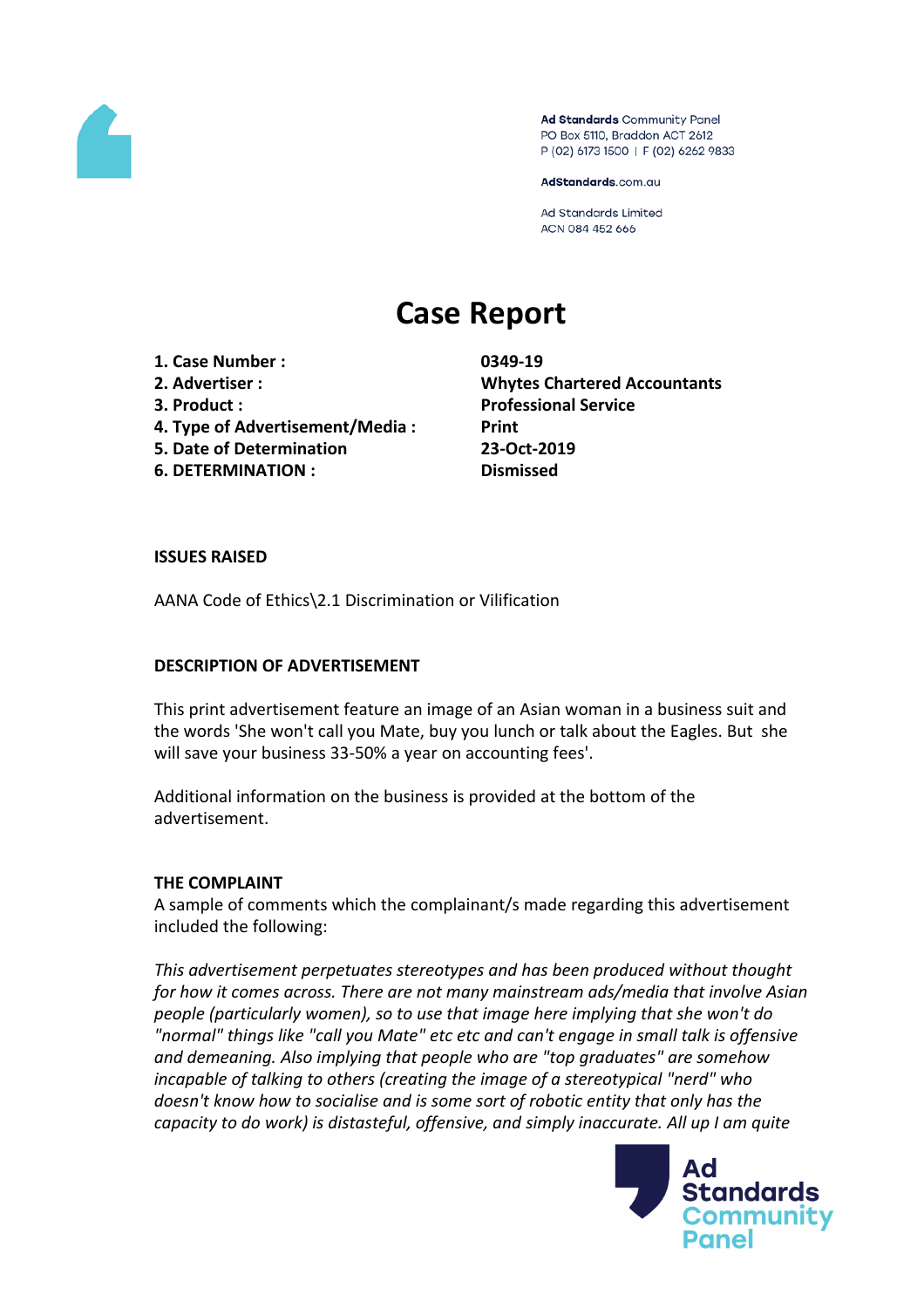

*surprised this advert ever made it past the boardroom meeting - it seems like a pisstake off the Gruen Transfer.*

## **THE ADVERTISER'S RESPONSE**

Comments which the advertiser made in response to the complainant/s regarding this advertisement include the following:

*Whytes advertising is based on exactly what Whytes offers clients and the professional staff that clients will be working with.*

*This advertisement is a factual representation of our firm.*

*Our advertising openly and proudly describes the traits of our staff and the firm. We are proud of these traits. We are not portraying any of the stereotypes and innuendo that have been raised by the complainant.*

*This Whytes advertisement has been running for over 3 years without complaint. In fact, all the feedback that we have received from clients and new clients has been very positive.*

*Before we ran this advertisement, we ensured that we had sign off from our top 10 clients and a panel of sensitive women.*

*The Asian female in our advertisement was chosen because in our opinion she portrayed: confidence, seriousness, professionalism with no BS, which is the way Whytes wants to be perceived.*

*We have attached another advert that we are running as well for your reference.*

*Whytes currently have 16 full-time staff with 2 more full time staff scheduled to begin on about November 15th, 2019.*

*The composition of our 18 staff is:*

- *• 16 are women of which 14 are Asian (none were born in Australia), 1 is African, and 1 is French*
- *• 2 are Asian males*
- *• 3 of our most senior 4 partners and managers are women*

*Not one of our staff (male or female) would call a client Mate, buy a client lunch or knows anything about the Eagles, and is not interested in making small talk with clients.*

*Whytes are here to complete our clients work expertly and efficiently…. Premium Accounting at ½ the price. Whytes background:*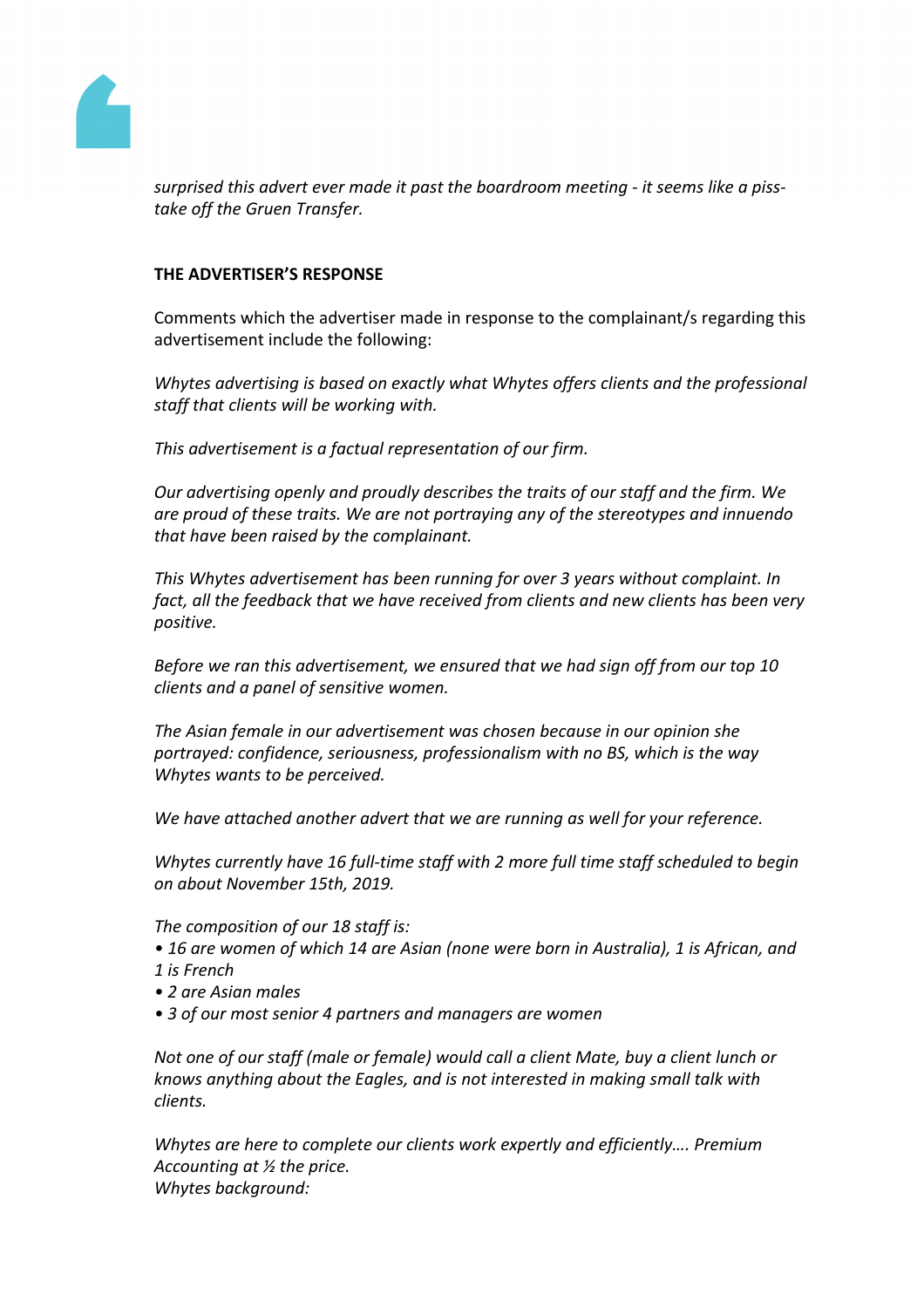

- *• Whytes has been established for over 36 years.*
- *• Whytes has a client retention rate of over 99%+.*
- *• Whytes offer 'Premium accounting at ½ the cost'*

*• Whytes is a meritocracy which means we recruit the very best and smartest staff we can. Being a Whytes team member has nothing to do with who you know, what school you went to or anything else.*

*• Whytes would be considered a very high-performance, high-rewarding environment, with highly paid and highly valued staff*

## **THE DETERMINATION**

The Ad Standards Community Panel ("Panel") considered whether this advertisement breaches Section 2 of the Advertiser Code of Ethics (the "Code").

The Panel noted the complainant's concern that the advertisement is demeaning towards the Asian woman in the advertisement by implying that she won't do normal things, and suggests that people who are top graduates from university are incapable of talking to other which is offensive.

The Panel viewed the advertisement and noted the advertiser's response.

The Panel considered whether the advertisement complied with Section 2.1 of the Code which requires that 'advertisements shall not portray or depict material in a way which discriminates against or vilifies a person or section of the community on account of race, ethnicity, nationality, gender, age, sexual preference, religion, disability, mental illness or political belief.'

The Panel noted the Practice Note to Section 2.1 of the Code which provides the following definitions:

*"Discrimination – unfair or less favourable treatment Vilification – humiliates, intimidates, incites hatred, contempt or ridicule".*

The Panel noted the complainant's concern that the advertisement suggests that people who are top graduates from university are incapable of talking to other which is offensive.

The Panel noted the sentence "We hire only the top percentiles of graduates to work at Whytes…What they may lack in ability to make small talk, they certainly make up for in speed, accuracy and expertise".

The Panel noted that people of high intelligence or university graduates are not a section of the community referenced in the Code of Ethics. However the Panel considered that while the advertisement might reference a stereotype of accountants or university graduates being socially wkward, the overall impression of the